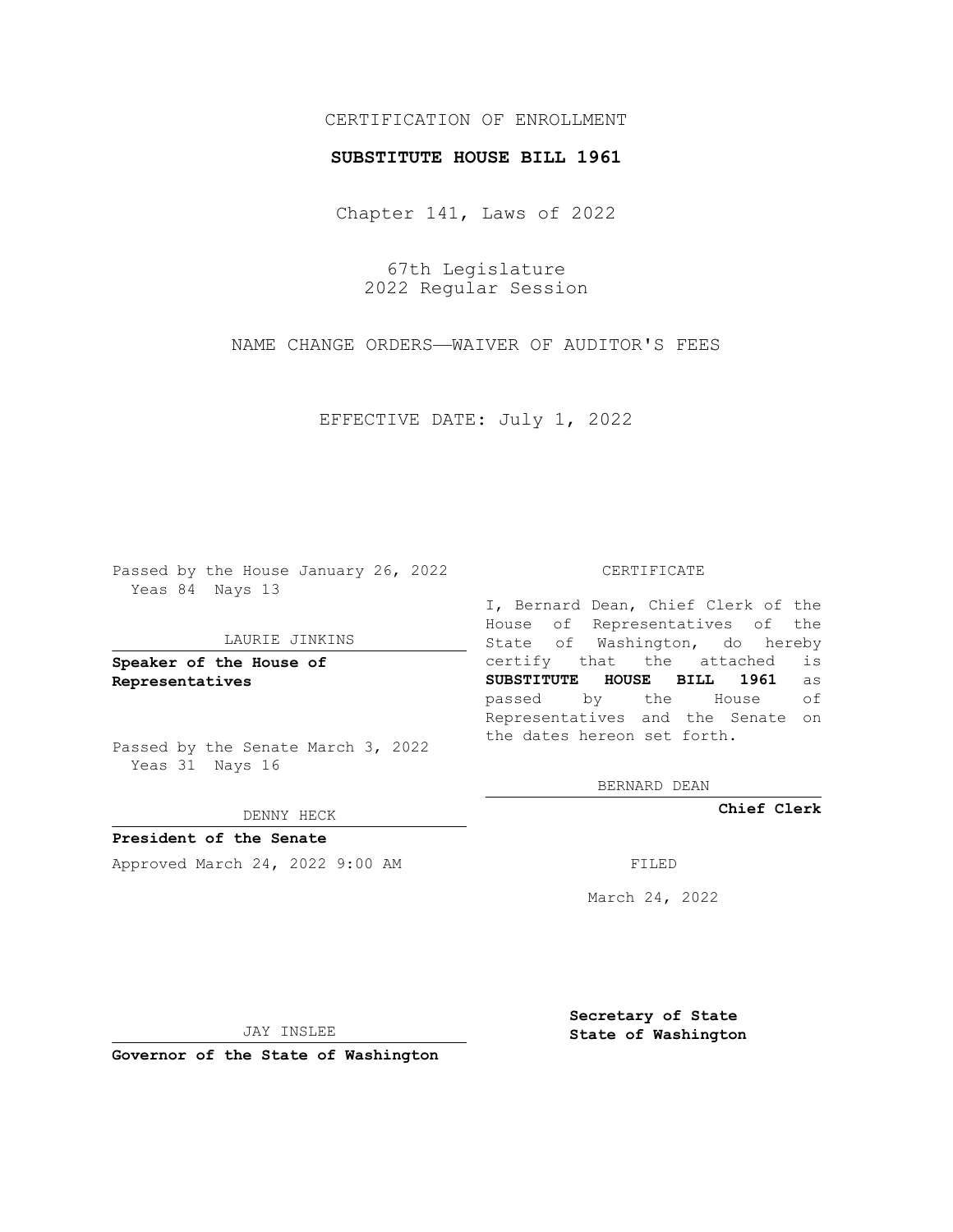## **SUBSTITUTE HOUSE BILL 1961**

Passed Legislature - 2022 Regular Session

**State of Washington 67th Legislature 2022 Regular Session**

**By** House Civil Rights & Judiciary (originally sponsored by Representatives Peterson and Ramel)

READ FIRST TIME 01/24/22.

1 AN ACT Relating to the authority of the courts to waive auditor's 2 fees for filing and recording name change orders; amending RCW 3 4.24.130 and 36.18.010; and providing an effective date.

4 BE IT ENACTED BY THE LEGISLATURE OF THE STATE OF WASHINGTON:

5 **Sec. 1.** RCW 4.24.130 and 2021 c 215 s 90 are each amended to read as follows:6

7 (1) Any person desiring a change of ((his or her)) the person's 8 name or that of ((his or her)) the person's child or ward, may apply 9 therefor to the district court of the judicial district in which ((he 10 or she)) the person resides, by petition setting forth the reasons 11 for such change; thereupon such court in its discretion may order a 12 change of the name and thenceforth the new name shall be in place of 13 the former.

 (2) An offender under the jurisdiction of the department of 15 corrections who applies to change ((his or her)) the offender's name under subsection (1) of this section shall submit a copy of the application to the department of corrections not fewer than five days before the entry of an order granting the name change. No offender under the jurisdiction of the department of corrections at the time 20 of application shall be granted an order changing ((his or her)) the 21 offender's name if the court finds that doing so will interfere with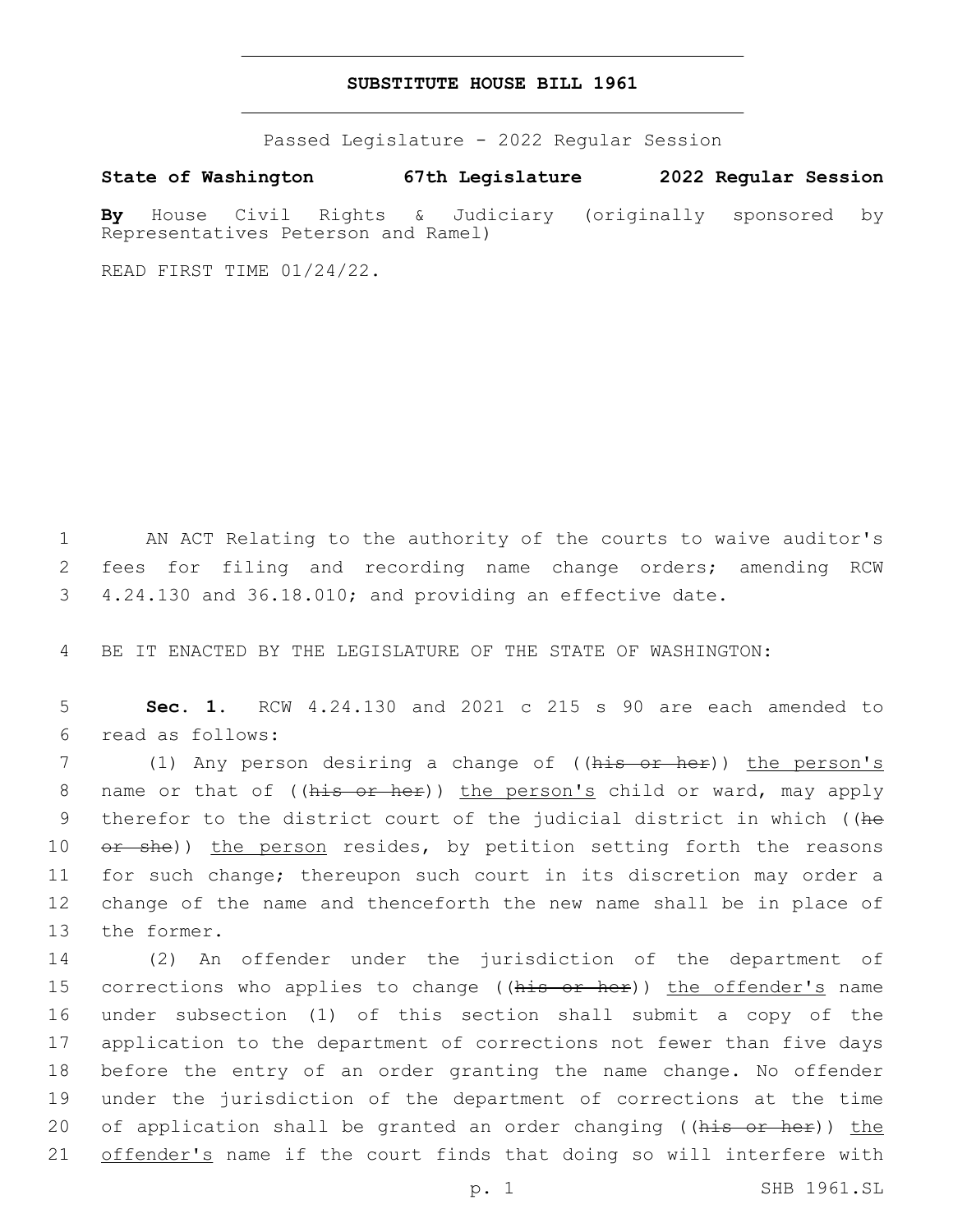legitimate penological interests, except that no order shall be denied when the name change is requested for religious or legitimate cultural reasons or in recognition of marriage or dissolution of marriage. An offender under the jurisdiction of the department of 5 corrections who receives an order changing ((his or her)) the offender's name shall submit a copy of the order to the department of corrections within five days of the entry of the order. Violation of 8 this subsection is a misdemeanor.

 (3) A sex offender subject to registration under RCW 9A.44.130 10 who applies to change ((his or her)) the sex offender's name under subsection (1) of this section shall follow the procedures set forth 12 in RCW 9A.44.130(7).

 (4) The district court shall collect the fees authorized by RCW 36.18.010 for filing and recording a name change order, and transmit the fee and the order to the county auditor. The court may collect a reasonable fee to cover the cost of transmitting the order to the 17 county auditor. Upon affidavit by the person seeking the name change that the person is unable to pay the fees due to financial hardship, the court shall waive all fees for filing and recording a name change order and direct the county auditor or recording officer to process 21 the name change order at no expense to the person. The court may not waive the fees if the person has received victim compensation for name change fees.

 (5) Name change petitions may be filed and shall be heard in 25 superior court when the person desiring a change of ((his or her)) 26 the person's name or that of ((his or her)) the person's child or ward is a victim of domestic violence as defined in RCW 7.105.010 and the person seeks to have the name change file sealed due to 29 reasonable fear for ((his or her)) the person's safety or that of 30 ((his or her)) the person's child or ward. Upon granting the name change, the superior court shall seal the file if the court finds 32 that the safety of the person seeking the name change or ((his or 33 her)) the person's child or ward warrants sealing the file. In all cases filed under this subsection, whether or not the name change petition is granted, there shall be no public access to any court record of the name change filing, proceeding, or order, unless the name change is granted but the file is not sealed.

 **Sec. 2.** RCW 36.18.010 and 2019 c 448 s 3 are each amended to 39 read as follows: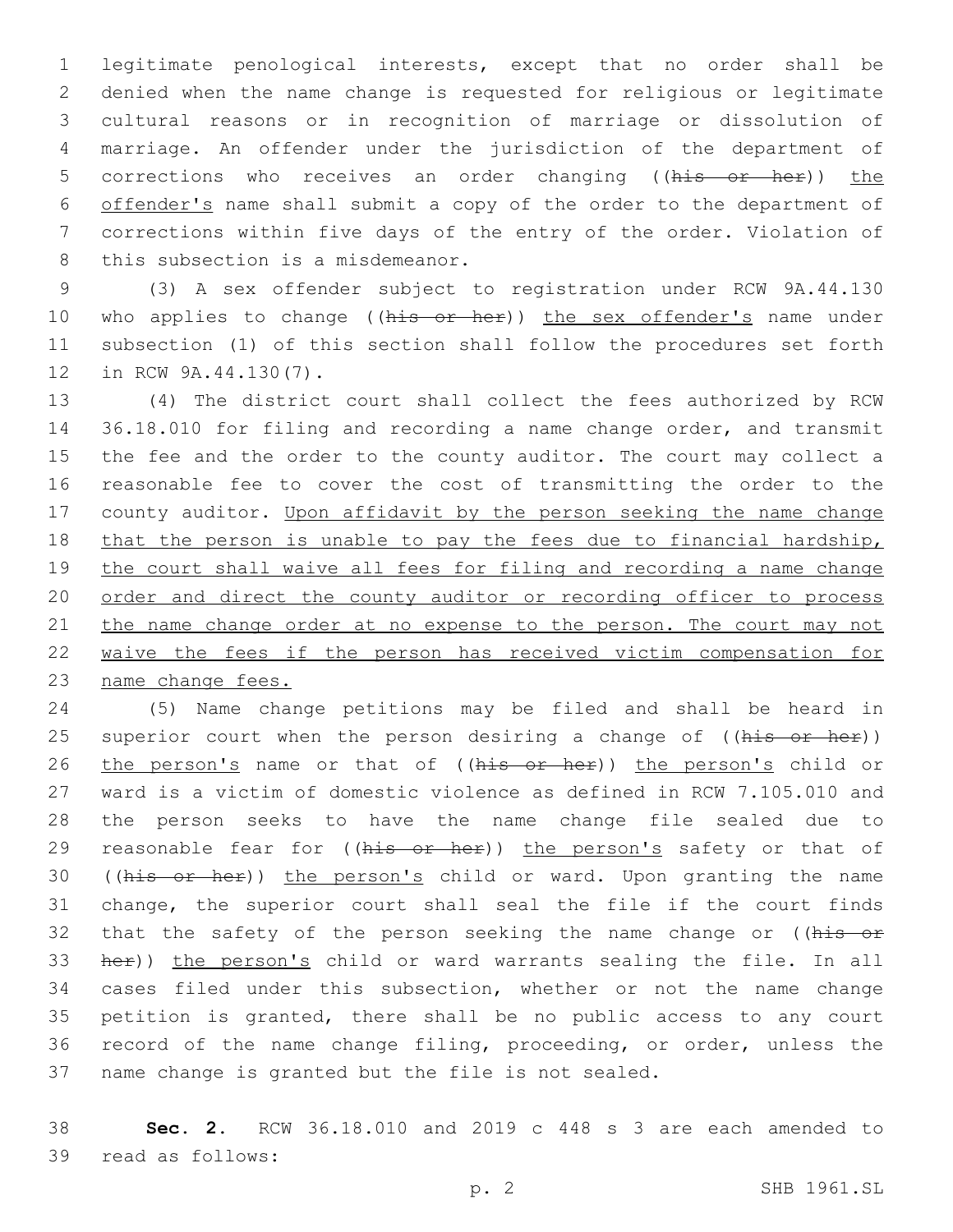((County)) Except as otherwise ordered by the court pursuant to 2 RCW 4.24.130, county auditors or recording officers shall collect the 3 following fees for their official services:

 (1) For recording instruments, for the first page eight and one- half by fourteen inches or less, five dollars; for each additional page eight and one-half by fourteen inches or less, one dollar. The fee for recording multiple transactions contained in one instrument will be calculated for each transaction requiring separate indexing as required under RCW 65.04.050 as follows: The fee for each title or transaction is the same fee as the first page of any additional recorded document; the fee for additional pages is the same fee as 12 for any additional pages for any recorded document; the fee for the additional pages may be collected only once and may not be collected 14 for each title or transaction;

 (2) For preparing and certifying copies, for the first page eight 16 and one-half by fourteen inches or less, three dollars; for each additional page eight and one-half by fourteen inches or less, one 18 dollar;

 (3) For preparing noncertified copies, for each page eight and 20 one-half by fourteen inches or less, one dollar;

 (4) For administering an oath or taking an affidavit, with or 22 without seal, two dollars;

 (5) For issuing a marriage license, eight dollars, (this fee includes taking necessary affidavits, filing returns, indexing, and transmittal of a record of the marriage to the state registrar of vital statistics) plus an additional five dollar fee for use and support of the prevention of child abuse and neglect activities to be transmitted monthly to the state treasurer and deposited in the state general fund plus an additional ten dollar fee to be transmitted monthly to the state treasurer and deposited in the state general fund. The legislature intends to appropriate an amount at least equal to the revenue generated by this fee for the purposes of the 33 displaced homemaker act, chapter 28B.04 RCW;

(6) For searching records per hour, eight dollars;

 (7) For recording plats, fifty cents for each lot except cemetery plats for which the charge shall be twenty-five cents per lot; also one dollar for each acknowledgment, dedication, and description: PROVIDED, That there shall be a minimum fee of twenty-five dollars 39 per plat;